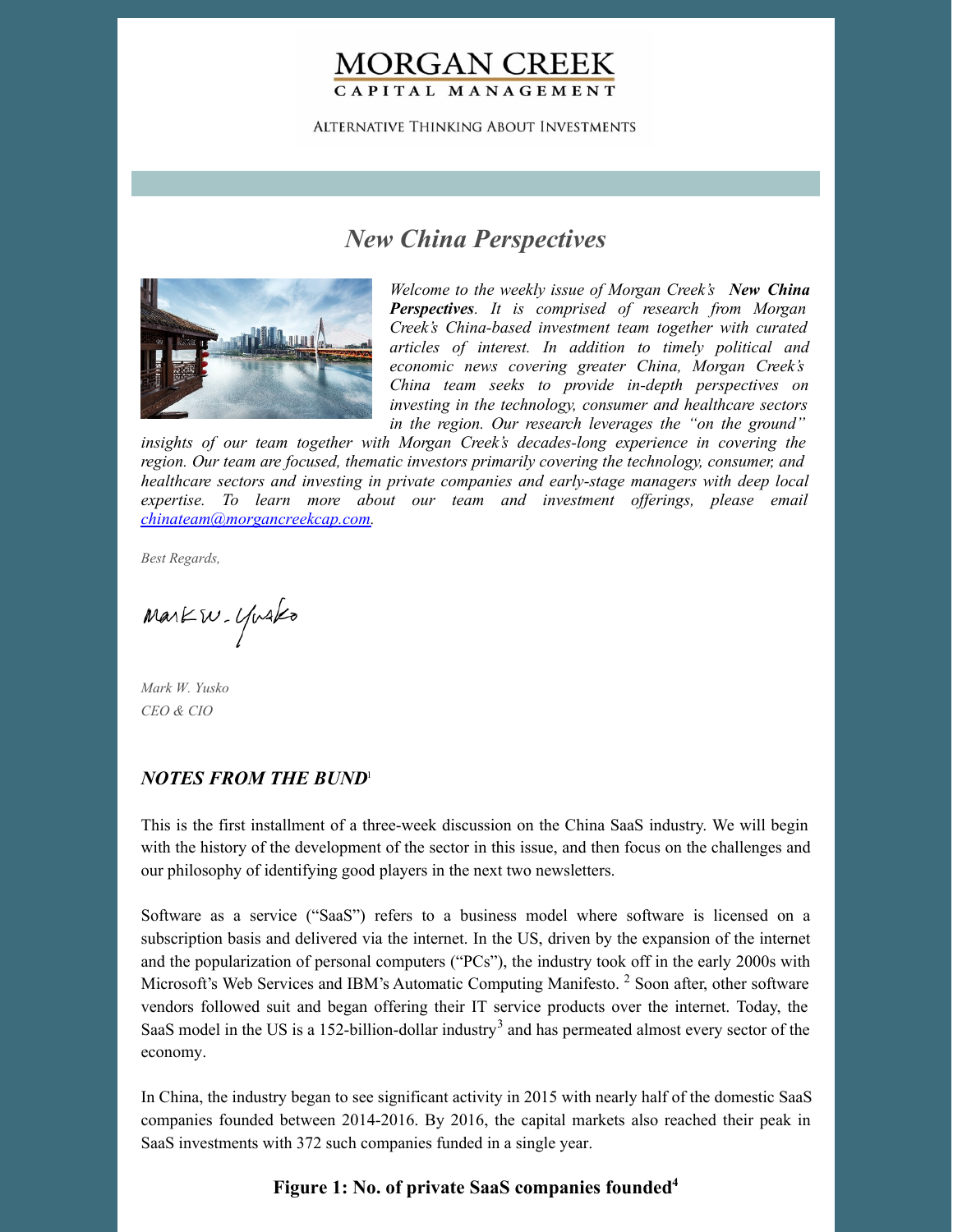

**Figure 2: No. of private SaaS companies financing events 5**



The rationale for investors' excitement around the SaaS business model over the past decade is as follows:

**a. Tense US-China geopolitics** . There is a real concern among Chinese businesses around technological decoupling with the West. The Chinese authorities are preparing for this by encouraging the development of its domestic technology sector. Specifically, China's 14th Five-Year (2021-2025) Plan aims to raise the proportion of its digital economy to 10% from 7.8% in 2020. The plan calls for investments to optimize and upgrade digital infrastructure, to accelerate the digital transformation of enterprises, and to expand international cooperation. The strong regulatory support for domestic technology companies underlies opportunities for developing enterprise services.

## **Figure 3: Increasing local market share of domestic SaaS companies 6**



#### Overall ERP market competition in China

**b. Saturation of consumer internet markets**. China has experienced a golden decade for consumer internet since 2012. By 2020, China's mobile monthly average users ("MAU") reached 1.2 billion, the largest in the world, with its MoM growth now only at 1.7%. <sup>7</sup> The large internet giants, having consolidated their users, are now shifting their focus away from growth towards efficiency by investing in enterprise services. As an example, all three internet giants – Baidu, Alibaba and Tencent have cloud infrastructure divisions. This shift in investment priority has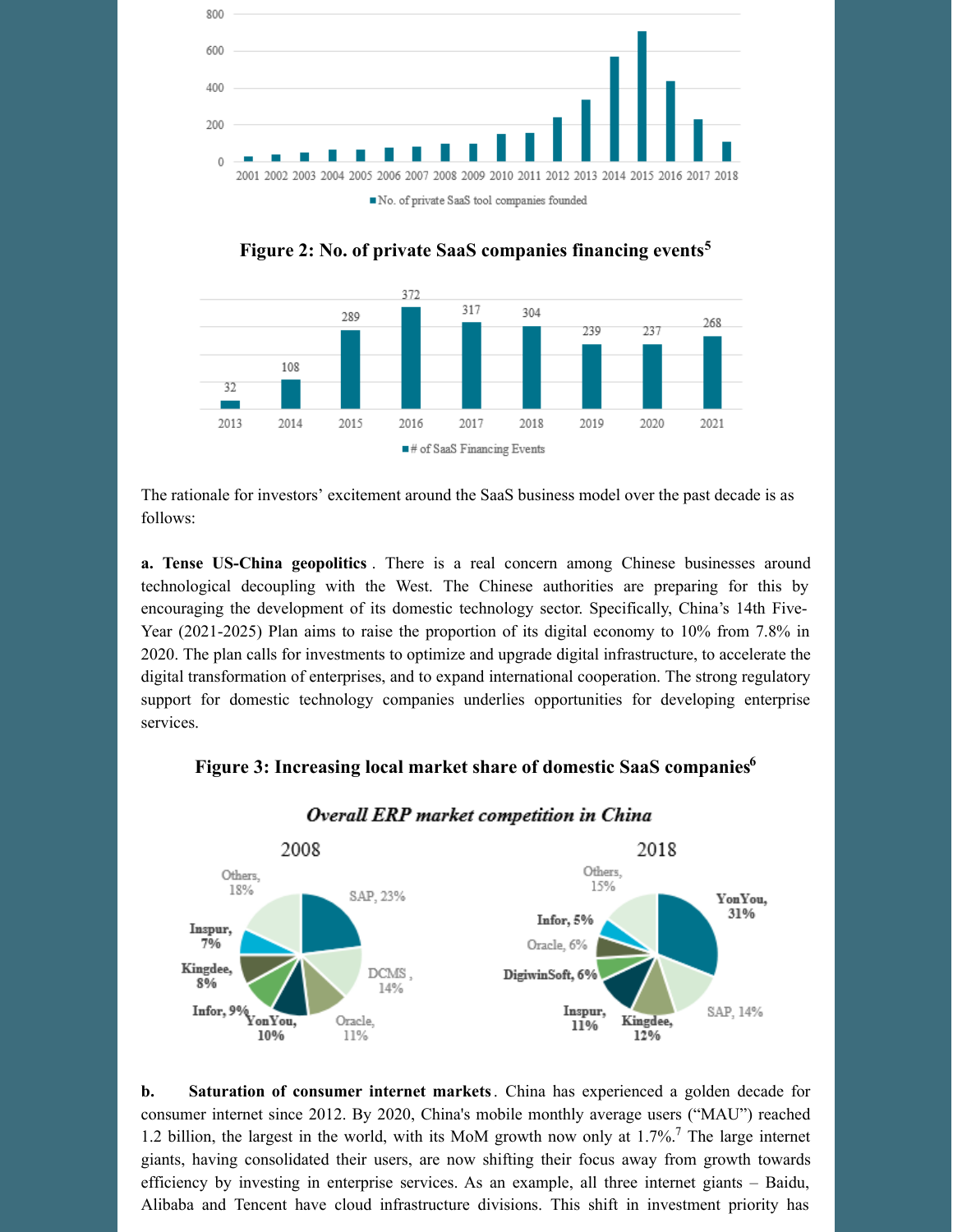encouraged many entrepreneurs to collaborate with and/or build new software on top of that technology stack. In the meantime, thanks to constant encouragement from the regulation on cloudification, IaaS, the infrastructure of SaaS tools, has been the fastest-growing vertical in China's cloud computing market. The once competitive IaaS landscape has begun consolidation with a concentration ratio of 76.3% into the top five industry leading companies during 2020.<sup>8</sup> Hence, the underlying technology layer is now mature for SaaS to grow.





**Figure 5: China cloud computing market (RMB billion) 9**



**c. Shrinking labor pool**. China's workforce has fallen by 40 million in the past decade since 2010 and is expected to drop by another 35 million over the next five years.<sup>10</sup> This has led to increasing labor costs (see Figure 6). Enterprises will need to find solutions to substitute and/or supplement labor to maintain margins over the long run.





**d. Low technology penetration compared to the US**. As illustrated in the chart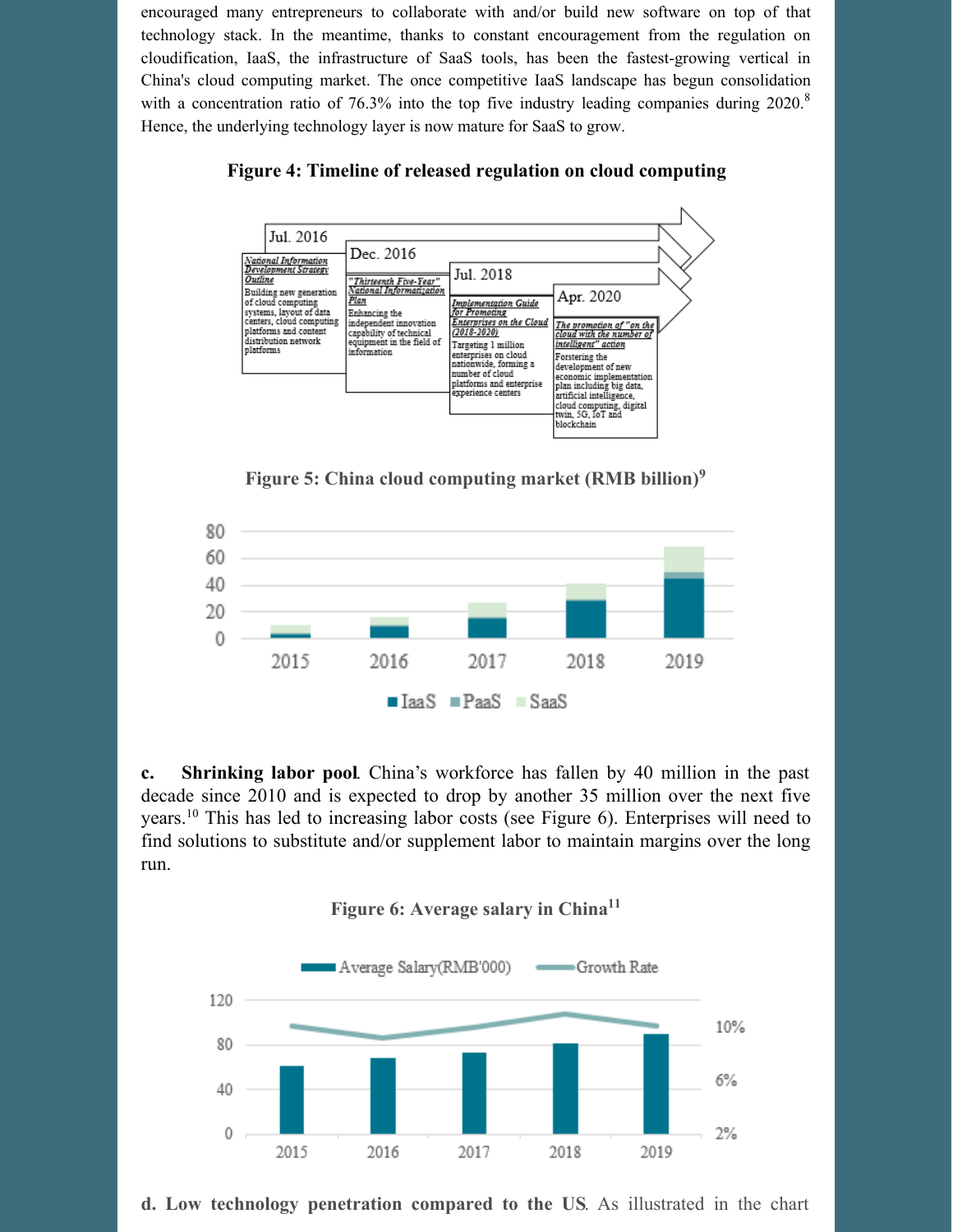below, China's publicly listed SaaS companies are very much smaller than their peers in the US.

Additionally, with over 13 times the valuation gap between US and China SaaS tool companies, investors have high expectations that this technology gap will eventually close.

**Figure 7: No. of public SaaS by valuation 12**



#### **[Click](https://www.morgancreekcap.com/market-commentary/#investment-process) here to see back issues of New China Perspectives**

## *CHINA NEWS SPOTLIGHT*

**China to encourage qualified digital culture companies go public:** China will encourage qualified digital cultural companies to go public in a bit to promote the digitalization in the culture sector. *Read [More](https://www.globaltimes.cn/page/202205/1266293.shtml).*

**China to launch ETF connect with Hong Kong:** China's securities regulator said on Friday it has agreed to include exchange-traded funds (ETFs) in stock connect schemes with Hong Kong. The formal launch date will be announced later as the process will take about two months to prepare, the China Securities Regulatory Commission said in a statement. *Read [More.](https://www.channelnewsasia.com/business/china-launch-etf-connect-hong-kong-2712136)*

**Shanghai edges towards COVID reopening as Beijing plans to ease curbs:** The Chinese metropolis of Shanghai inched further towards a gradual reopening from two months of grinding COVID-19 lockdown, while officials in Beijing prepared to ease curbs in parts of the capital, saying on Saturday its outbreak was under control. *Read [More.](https://www.reuters.com/business/healthcare-pharmaceuticals/shanghai-reports-131-new-asymptomatic-covid-cases-39-symptomatic-cases-may-27-2022-05-28/)*

**Huawei's quick-delivery data center cuts construction time by half:** Huawei Technologies unveiled a new data center design Thursday that the Chinese group says can be deployed in about half the time previously required, aiming for government contracts in its home market. *Read [More.](https://asia.nikkei.com/Business/China-tech/Huawei-s-quick-delivery-data-center-cuts-construction-time-by-half)*

**ECARX to Go Public in \$3.82 Billion Merger with COVA Acquisition Corp., Accelerating Development of Next-Generation Automotive Intelligence:** ECARX Holdings, Inc. ("ECARX"), a global mobility tech company, has entered into a merger agreement with COVA Acquisition Corp. ("COVA") and upon completion of the transaction expects to be listed on Nasdaq under ticker symbol "ECX". The closing of the transaction is expected to occur in the fourth quarter of 2022. *Read [More.](https://www.prnewswire.com/news-releases/ecarx-to-go-public-in-3-82-billion-merger-with-cova-acquisition-corp-accelerating-development-of-next-generation-automotive-intelligence-301555529.html)*

**Didi Is Said to Draw China FAW's Interest in Buying Stake:** State-owned automaker China FAW Group Co. is considering acquiring a significant stake in the troubled ride-hailing giant Didi Global Inc., according to people familiar with the matter. The Chinese carmaker has reached out to Didi's top executives and expressed its interest in becoming a major shareholder in the firm, said the people, who asked not to be identified as the information is private. FAW pledged to help Didi resolve issues related to data security, paving the way for a Hong Kong listing, the people said.